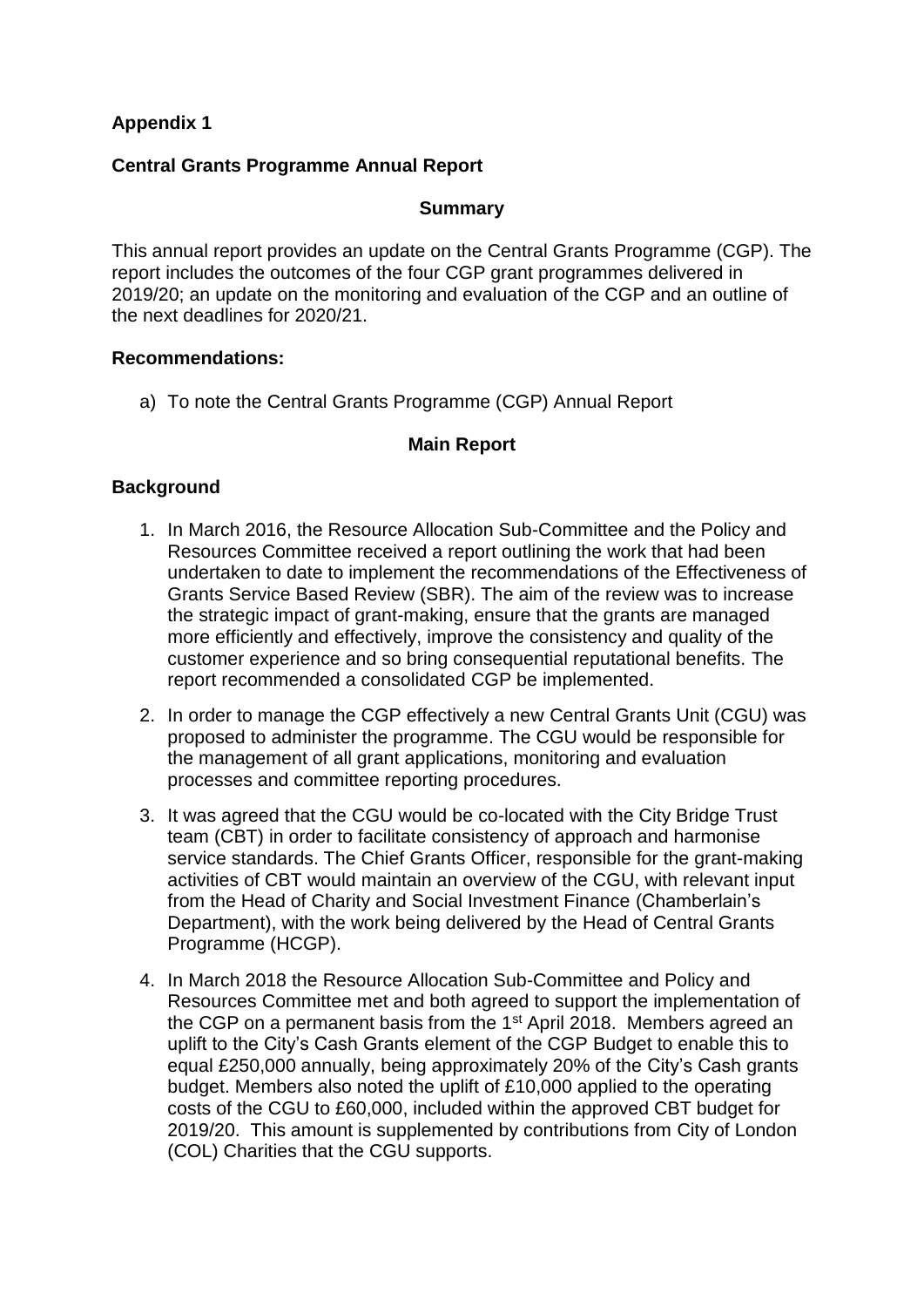5. The four CGP funding themes were agreed in March 2016 by the Policy and Resources Committee, and the eligibility criteria subsequently agreed by each respective grant-giving committee.

## **Overview of CGP**

6. The table below outlines the total number of successful applications awarded in the year ending 31 March 2020.

| 12 Month Grant Period April 2019 - March 2020 |           |          |
|-----------------------------------------------|-----------|----------|
|                                               | Number of | Amount   |
| CoL Programme                                 | Grants    | Awarded  |
| <b>Education &amp; Employment</b>             |           | £121,825 |
| Inspiring London through Culture              | 9         | £86,466  |
| Enjoying Green Spaces and the Natural         |           |          |
| Environment                                   | 11        | £120,212 |
| <b>Stronger Communities</b>                   | 18        | £122,429 |
| Total                                         | 45        | £451,932 |

- 7. Detail of all applications approved, withdrawn and rejected under the CGP in 2019/20 is shown at **Appendix 1**.
- 8. Monitoring and Evaluation Information for the period is available at **Appendix 2**.

#### Education and Employment

- 9. This programme is funded from two charities. The Education Charity Sub-Committee met in July 2019 to make decisions on grant applications received in the April Education and Employment grant round. Grants were awarded from both the City Educational Trust Fund (290840) and the City of London Corporation Combined Education Charity (312836). As the majority of the budget for the City of London Corporation Combined Education Charity was spent in this round the Sub-Committee recommended and the Education Board has resolved to cancel the next grant application deadline and relaunch for an April 2020 deadline. The Sub-Committee also recommended and the Education Board resolved to close the next 2019/20 funding round for the City Educational Trust Fund due to an over commitment of the unrestricted general fund of the City Educational Trust Fund.
- 10.Across the two Charities 7 grants were awarded totalling £121,825.
- 11.At the Education Charity Sub-Committee in July Members once again recommended revised wording to widen the eligibility criteria for both charities to facilitate improved distribution of funds which was referred to the Community and Children's Services Committee in December and then approved by the Education Board in January. A new grant round was approved for April 2020 subject to approval on the amended criteria.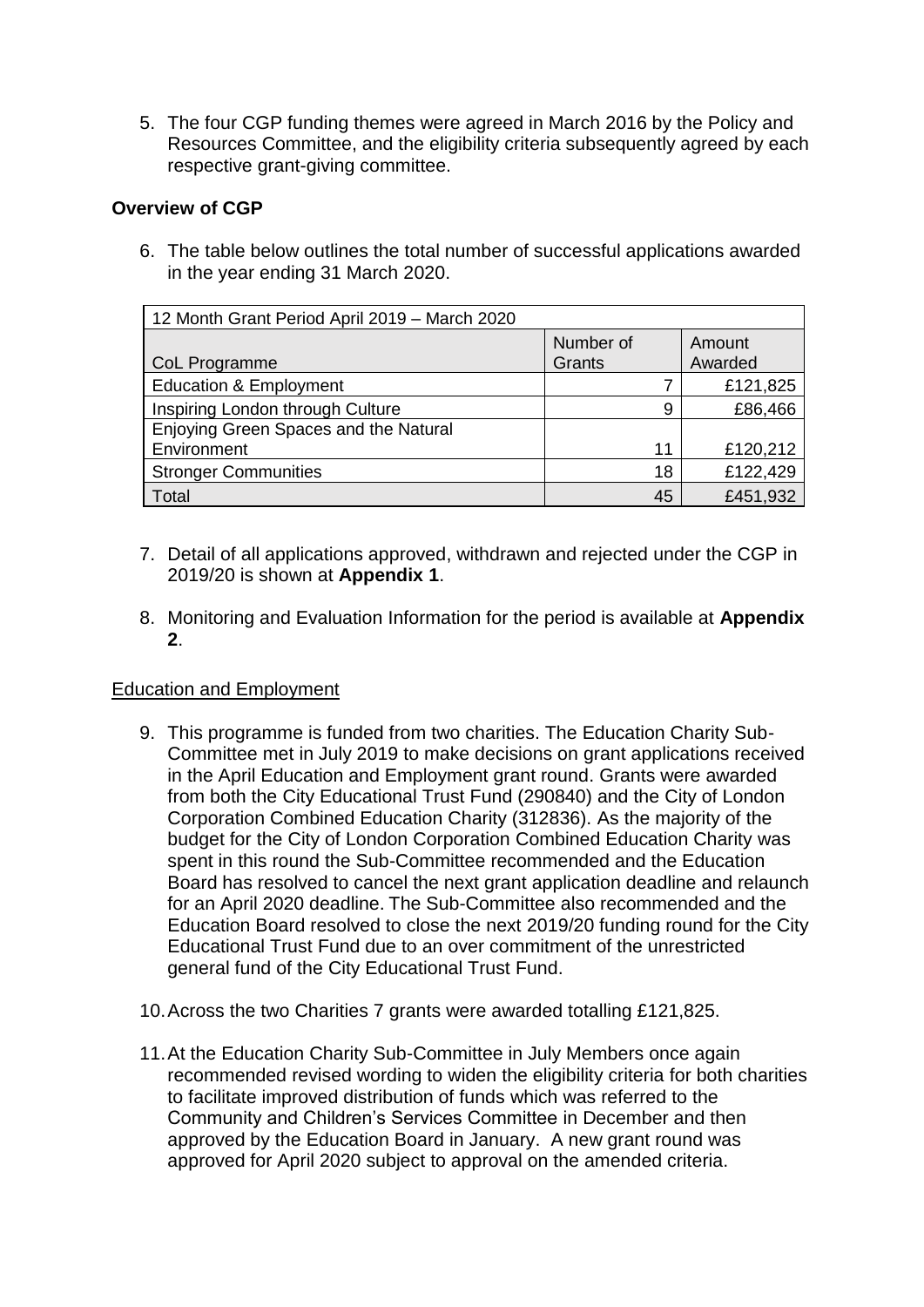#### Inspiring London through Culture

- 12.This continues to be a very popular programme and is solely funded from City's Cash. The CGU worked closely with officers to ensure that the rounds were well advertised across a range of channels. Two funding rounds took place with decisions made by the Assistant Town Clerk in consultation with the Chairman and Deputy Chairman of the Culture, Heritage and Libraries Committee upon the advice of a panel of expert officers.
- 13.In 2019/20 this programme saw an increase in demand receiving 24 applications across two grant rounds. 9 applications were awarded funding totalling £86,466.

#### Stronger Communities

- 1. The Stronger Communities Programme is funded from City's Cash and charitable funding and ran 2 grant rounds in 2019/20. The programme was very popular and received 48 applications. 18 were awarded funding totalling £122,429.
- 2. At the September Children and Community Services (CCS) Committee it was agreed to increase the value of City's Cash grants to this programme to £20,000 over a two-year period. From a recent London Funders meeting on small grants attended by the HCGP it was agreed that Small Grants offered over a longer period provided better outcomes for community organisations and their beneficiaries, this was taken into consideration when proposing the uplift. Due diligence on these grants will increase proportionately in line with the amount being requested.
- 3. At the September CCS Committee it was also requested that the CGU look at options to open up the City's Cash Small Grants (up to £3,000) element of the Stronger Communities programme on a rolling basis. This was agreed buy the CCS Committee in February 2020 to be rolled out from 1 April 2020.
- 4. At the February 2018 CCS Committee, Members resolved that £30,000 of the Stronger Communities budget (City's Cash) under the CGP could be committed to support grants to organisations applying through a new 'crowd funding' platform run by Spacehive. The CGU continued to manage the Spacehive grants programme and a number of projects have been supported delivering work across the City. The cost of the Spacehive budget are met by Departmental Budgets with the CGU responsible for assessing project applications on the platform and providing recommendations to officers from the DCCS Department. It was agreed that the Spacehive project is not recommissioned in 2020/21 and that any outstanding funds not committed be returned to the CGU to be allocated to the Stronger Communities Programme.
- 5. The funds of the City of London Corporation Combined Relief of Poverty Charity (1073660) also form part of this programme. The charity's modest funds were more than doubled following the decisions taken to transfer the assets of the Corporation of London Benevolent Association (206643) (the Association), an historic charity funded by elected Members, to the Combined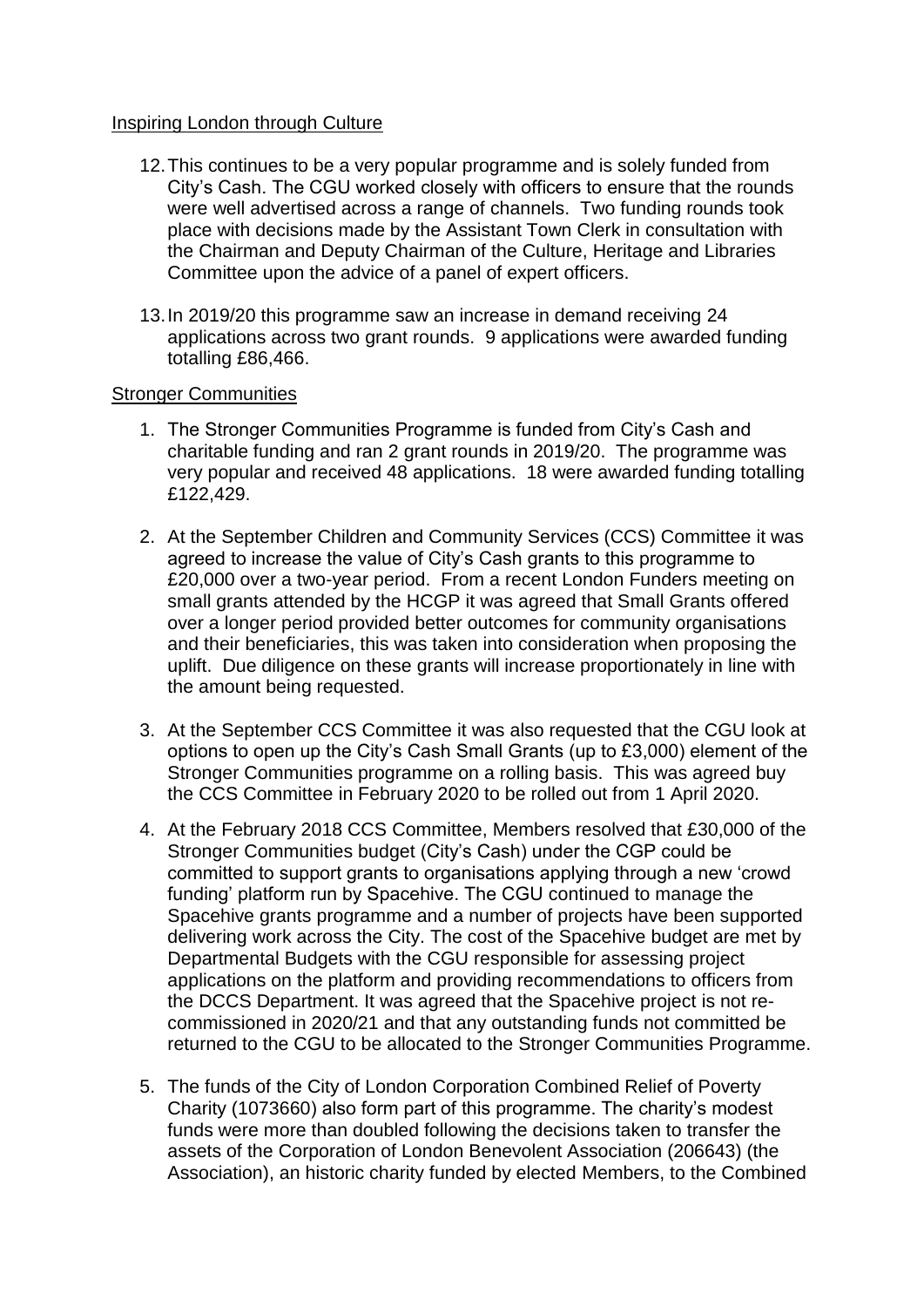Relief of Poverty Charity. The Association's assets were transferred to the Combined Relief of Poverty Charity (1073660) as a restricted fund on 31 October 2018. Work is ongoing with DCCS Officers, supported by the Chamberlain's and Comptroller and City Solicitor's departments, to update the Stronger Communities eligibility criteria to reflect the availability of additional funds for distribution following the transfer of assets from the Association to the Combined Relief of Poverty Charity, and to accommodate the restrictions on these funds, and to facilitate the aware of grants from this charity in 2019/20. The HCGP is working with DCCS officers to ensure that funds can be awarded from this Charity.

6. In October 2019, following the recommendation of the Port Health and Environmental Services Committee, the Court of Common Council acting as Trustee of the Signor Favale Marriage Portions Charity (206949) (the Favale Charity) resolved to close the Favale Charity by updating the objects to reflect those of the receiving charity, by releasing the restrictions on expenditure of the permanent endowment, and then transferring the charity's funds free of restrictions to the City of London Corporation Combined Relief of Poverty Charity (1073660), with an expression of wish that Signor Favale's name be retained in some way in future grant-giving, subject to Charity Commission consent. The Community and Children's Services Committee acting for the City Corporation as Trustee of the Combined Relief of Poverty Charity has subsequently resolved that it was in that charity's interests for it to take receipt of the funds on this basis. Once the transfer has been completed, additional funds will therefore be available for distribution from the Combined Relief of Poverty Charity under the Stronger Communities theme. Approximately £15,000 is estimated to be added to the funds of the Combined Relief of Poverty Charity.

#### Enjoying Green Spaces and the Natural Environment

- 14.Enjoying Green Spaces and the Natural Environment held one round in 2019/20. The CGU worked with Open Spaces Officers to do targeted funding workshops for applicants to this programme. After an initial review it was deemed that the majority of applications were of a high quality. In order to meet the demand of this round Officers consulted with the Chairman and Deputy Chairman of the Finance Committee to seek approval of an early transfer of an underspend from another City's Cash grants budget. Approval was given for a further £56,000 to be added to the budget for this grant round, to meet the demand.
- 15.After successfully marketing the programme there was an increase in applications. 21 were received in total with 11 projects awarded funding totalling £120,212.

#### **Monitoring**

16.The HCGP has set up and implemented the online monitoring and evaluation system in line with best practice from the CBT. Monitoring is generally of a good standard with grantees reporting on the success and impact of their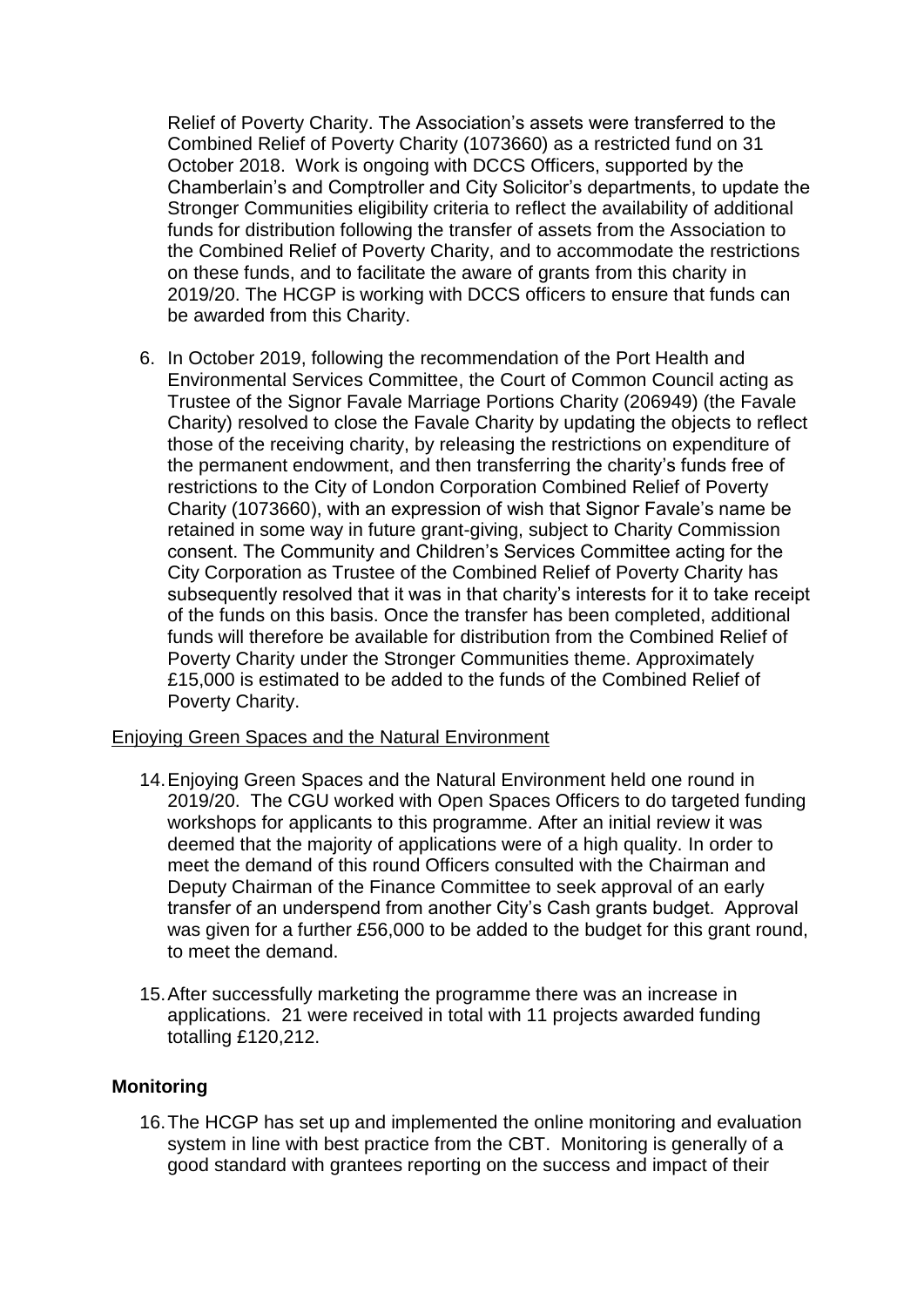funded schemes, the enhanced reach of the funding provided and how the funding has helped to leverage additional or match-funding for projects.

17.The CGU currently oversees and manages 102 active grants across all programmes.

## **General**

18.The table below outlines the shows the application deadlines for the CGP in 2019/20.

| <b>Funding Theme</b>            | <b>Application Deadlines</b> |
|---------------------------------|------------------------------|
| <b>Education and Employment</b> | April 2020                   |
|                                 |                              |
|                                 |                              |
| Inspiring London through        | <b>July 2020</b>             |
| Culture                         | January 2021                 |
| <b>Stronger Communities</b>     | May 2020                     |
|                                 | October 2020                 |
| Enjoying Green Spaces and       | October 2019                 |
| the Natural Environment         |                              |

- 19.The CGU will continue to work with the CGO, The Comptroller and City Solicitor's Department and the Chamberlain to explore the consolidation and rationalisation of charities associated with the City Corporation, in particular those whose purpose is charitable funding.
- 20.The City of London holds a contingency fund of £100,000 in its City's Cash budget, allocated to the International Disasters Fund (IDF) administered by the Finance Committee. The CGU provide advice and make recommendations to the Finance Committee about where to distribute IDF in response to International Appeals. This year donations to the value of £100,000 have been made to the Disaster Emergency Committee (DEC) to support the ongoing Myanmar Appeal, to the British Red Cross to support the Australian Red Cross in response of the devastating bush fires and a donation to Team Rubicon in response to the Hurricane in the Bahamas.
- 21.Discussions are happening between the CGU and other departments around taking on additional programmes of work.

**Appendix 1** – Overview of Approved, Rejected and Withdrawn Grants 2012019/20

**Appendix 2** – Monitoring and Evaluation Overview

# **Background Papers:**

• Policy and Resources Committee, January 2017, 'Review and Reclassification of Former Finance Grants Sub-Committee Grants'.